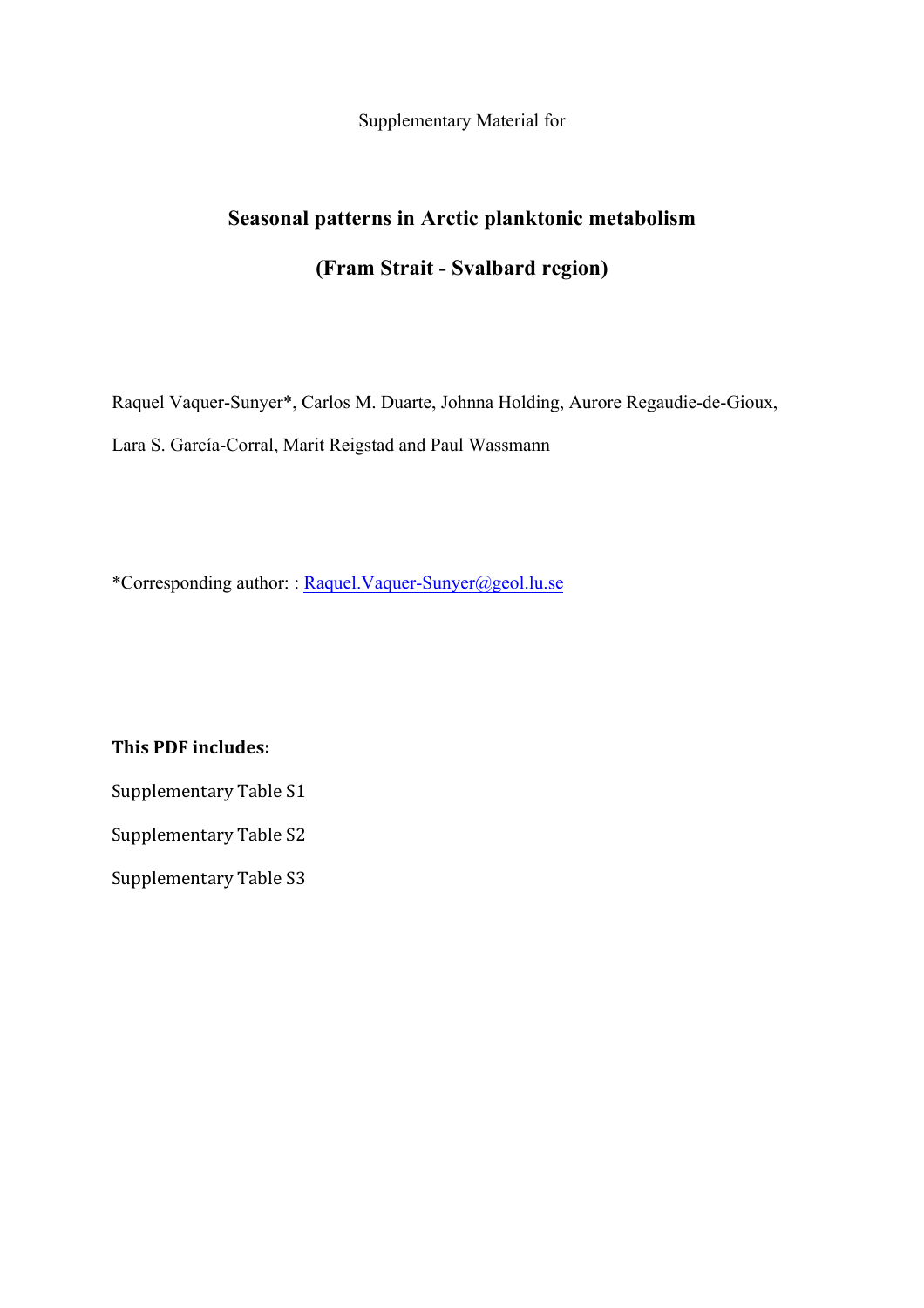|             |                |          |           | Mixed layer | NCP         |           | ${\cal CR}$ |          | <b>GPP</b>  |           |        |           |          |          |
|-------------|----------------|----------|-----------|-------------|-------------|-----------|-------------|----------|-------------|-----------|--------|-----------|----------|----------|
| Cruise      | Station        | date     | depth (m) | depth (m)   | (mmol/m3/d) | <b>SE</b> | (mmol/m3/d) | $\rm SE$ | (mmol/m3/d) | <b>SE</b> | GPP/CR | <b>SE</b> | NCP/GPP  | $\rm SE$ |
| <b>ATOS</b> | 1 <sub>b</sub> | 01/07/07 | 1         | $7.0\,$     | 0.16        | 0.62      | 0.43        | 0.59     | 0.59        | 0.26      | 1.37   | 1.96      | 0.27     | 1.05     |
| <b>ATOS</b> | 1 <sub>b</sub> | 01/07/07 | 15        | 7.0         | 0.68        | 0.59      | 0.54        | 0.38     | 1.23        | 0.54      | 2.27   | 1.87      | 0.56     | 0.54     |
| <b>ATOS</b> | 1 <sub>b</sub> | 01/07/07 | 30        | 7.0         | $-3.70$     | 1.64      | 3.74        | 1.07     | 0.05        | 1.48      | 0.01   | 0.40      | $-78.95$ | 2493.60  |
| <b>ATOS</b> | 2 <sub>b</sub> | 02/07/07 | 1         |             | 1.40        | 0.31      | 0.24        | 0.25     | 1.64        | 0.33      | 6.87   | 7.23      | 0.85     | 0.25     |
| <b>ATOS</b> | 2 <sub>b</sub> | 02/07/07 | 10        |             | $-4.20$     | 0.88      |             |          |             |           |        |           |          |          |
| <b>ATOS</b> | 2 <sub>b</sub> | 02/07/07 | 30        |             | $-1.28$     | 0.32      | 2.95        | 0.64     | 1.67        | 0.68      | 0.57   | 0.26      | $-0.77$  | 0.37     |
| <b>ATOS</b> | 3 <sub>b</sub> | 03/07/07 | 1         | 23.0        | 0.69        | 0.36      | 1.61        | 0.33     | 2.30        | 0.32      | 1.43   | 0.35      | 0.30     | 0.16     |
| <b>ATOS</b> | 3 <sub>b</sub> | 03/07/07 | 10        | 23.0        | 0.09        | 0.28      | 1.98        | 0.59     | 2.08        | 0.58      | 1.05   | 0.42      | 0.05     | 0.14     |
| <b>ATOS</b> | 3 <sub>b</sub> | 03/07/07 | 26        | 23.0        | $-1.16$     | 0.75      | 2.71        | 0.65     | 1.55        | 0.81      | 0.57   | 0.33      | $-0.75$  | 0.62     |
| <b>ATOS</b> | 4b             | 04/07/07 | 1         | 9.0         | 0.39        | 0.26      | 1.94        | 0.32     | 2.34        | 0.29      | 1.20   | 0.25      | 0.17     | 0.11     |
| <b>ATOS</b> | 4b             | 04/07/07 | $10\,$    | 9.0         | 1.16        | 0.27      | 1.00        | 0.57     | 2.15        | 0.59      | 2.17   | 1.38      | 0.54     | 0.19     |
| <b>ATOS</b> | 4b             | 04/07/07 | 32        | 9.0         | $-0.77$     | 0.81      | 3.11        | 0.36     | 2.34        | 0.84      | 0.75   | 0.28      | $-0.33$  | 0.37     |
| <b>ATOS</b> | 5b             | 05/07/07 | -1        | 6.0         | 6.04        | 0.32      | 2.11        | 0.22     | 8.15        | 0.32      | 3.87   | 0.44      | 0.74     | 0.05     |
| <b>ATOS</b> | $5\mathrm{b}$  | 05/07/07 | 5         | 6.0         | 10.55       | 0.60      | 3.35        | 0.28     | 13.89       | 0.59      | 4.15   | 0.39      | 0.76     | 0.05     |
| <b>ATOS</b> | 5 <sub>b</sub> | 05/07/07 | 15        | 6.0         | 7.23        | 2.55      | 2.78        | 0.46     | 10.01       | 2.54      | 3.60   | 1.09      | 0.72     | 0.31     |
| <b>ATOS</b> | 6a             | 06/07/07 | -1        | 13.0        | 4.87        | 0.57      | 3.03        | 0.52     | 7.89        | 0.64      | 2.61   | 0.50      | 0.62     | 0.09     |
| <b>ATOS</b> | 6a             | 06/07/07 | 20        | 13.0        | $-4.86$     | 0.33      | 11.68       | 0.28     | 6.82        | 0.35      | 0.58   | 0.03      | $-0.71$  | 0.06     |
| <b>ATOS</b> | 6a             | 06/07/07 | 36        | 13.0        | 2.15        | 0.74      | 1.57        | 0.31     | 3.72        | 0.68      | 2.37   | 0.64      | 0.58     | 0.22     |
| <b>ATOS</b> | 9a             | 07/07/07 | -1        | 5.0         | 12.68       | 0.59      | 1.60        | 1.16     | 14.28       | 1.27      | 8.93   | 6.50      | 0.89     | 0.09     |
| <b>ATOS</b> | 9a             | 07/07/07 | 5         | 5.0         | 1.93        | 1.48      | 4.58        | 1.21     | 6.51        | 0.90      | 1.42   | 0.43      | 0.30     | 0.23     |
| <b>ATOS</b> | 9a             | 07/07/07 | 15        | 5.0         | 0.61        | 1.14      | 2.56        | 0.24     | 3.17        | 1.13      | 1.24   | 0.46      | 0.19     | 0.37     |
| <b>ATOS</b> | 12a            | 08/07/07 | 1         | $8.0\,$     | 7.06        | 0.34      | 3.42        | 0.33     | 10.48       | 0.25      | 3.06   | 0.30      | 0.67     | 0.04     |
| <b>ATOS</b> | 12a            | 08/07/07 | 5         | $8.0\,$     | 8.99        | 1.02      | 3.59        | 0.43     | 12.58       | 1.09      | 3.50   | 0.51      | 0.71     | 0.10     |
| <b>ATOS</b> | 12a            | 08/07/07 | 10        | $8.0\,$     | 3.06        | 2.02      | 4.75        | 0.60     | 7.81        | 2.06      | 1.65   | 0.48      | 0.39     | 0.28     |
| <b>ATOS</b> | 15a            | 09/07/07 | 1         | 16.0        | 22.71       | 0.66      | 2.53        | 0.23     | 25.24       | 0.66      | 9.99   | 0.93      | 0.90     | 0.04     |
| <b>ATOS</b> | 15a            | 09/07/07 | 5         | 16.0        | 20.37       | 0.25      | 4.07        | 0.31     | 24.44       | 0.29      | 6.01   | 0.47      | 0.83     | 0.01     |
| <b>ATOS</b> | 15a            | 09/07/07 | 20        | 16.0        | 10.88       | 2.65      | 2.43        | 0.32     | 13.31       | 2.66      | 5.47   | 1.31      | 0.82     | 0.26     |
| <b>ATOS</b> | 18a            | 10/07/07 | 1         | 15.0        | 1.97        | 0.52      | 1.86        | 0.53     | 3.82        | 0.29      | 2.06   | 0.61      | 0.51     | 0.14     |
| <b>ATOS</b> | 18a            | 10/07/07 | 5         | 15.0        | 3.16        | 0.29      | 1.74        | 0.38     | 4.90        | 0.33      | 2.82   | 0.64      | 0.64     | $0.07\,$ |
| <b>ATOS</b> | 18a            | 10/07/07 | 27        | 15.0        | 1.08        | 0.44      | 2.73        | 1.16     | 3.81        | 1.13      | 1.39   | 0.73      | 0.28     | 0.14     |

Table S1. Planktonic metabolic rates (mmol  $O_2$  m<sup>-3</sup> d<sup>-1</sup>) for all stations and cruises conducted in the present study. Rates are given as gross primary production (GPP), net community production (NCP) and community respiration (CR) and their associated standard error (SE). Values for the ratio between GPP and CR and between NCP and GPP are also reported.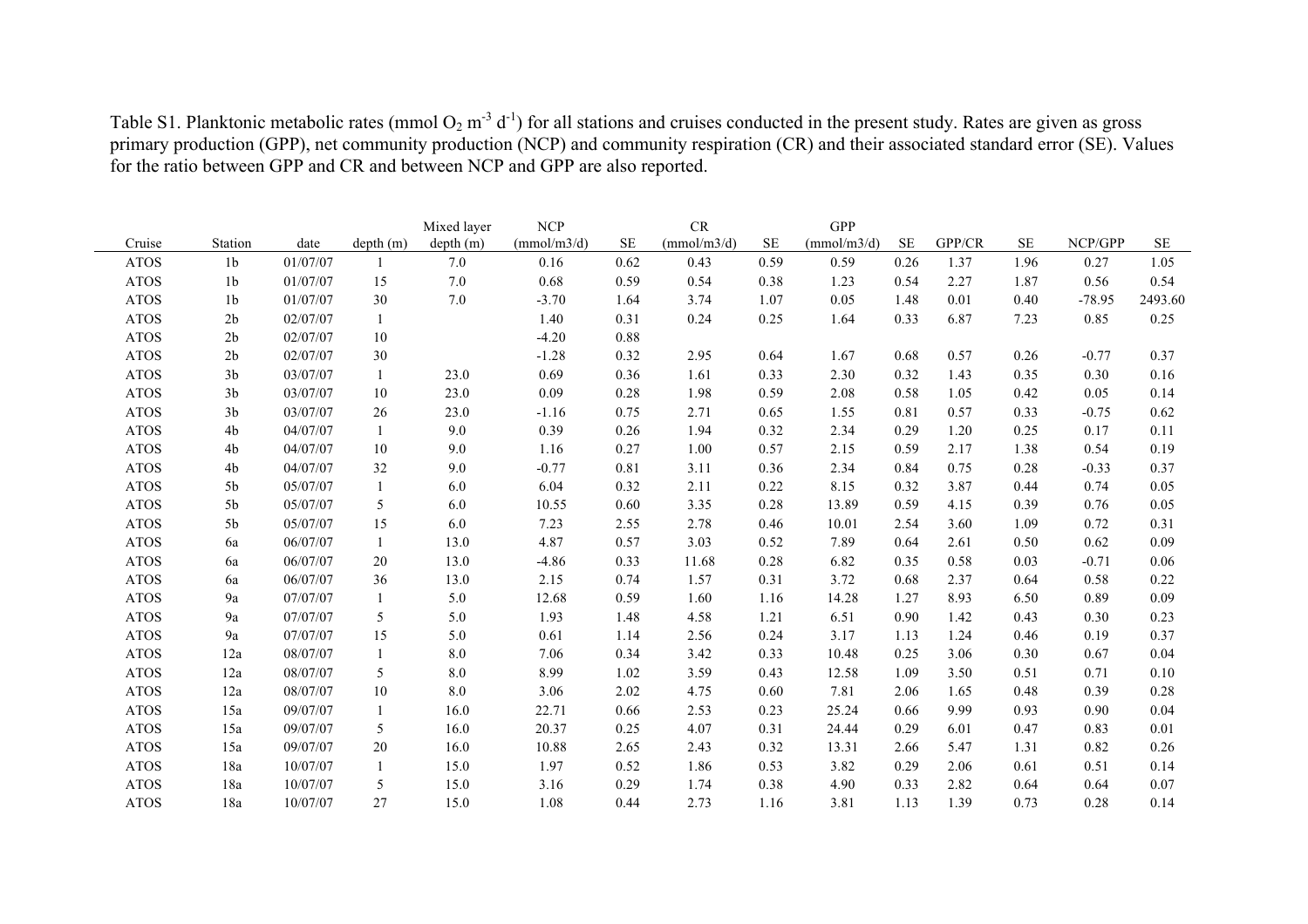|             |                 |          |                | Mixed layer | <b>NCP</b>  |           | CR          |          | GPP         |           |        |          |          |          |
|-------------|-----------------|----------|----------------|-------------|-------------|-----------|-------------|----------|-------------|-----------|--------|----------|----------|----------|
| Cruise      | Station         | date     | depth(m)       | depth (m)   | (mmol/m3/d) | <b>SE</b> | (mmol/m3/d) | $\rm SE$ | (mmol/m3/d) | <b>SE</b> | GPP/CR | $\rm SE$ | NCP/GPP  | $\rm SE$ |
|             |                 |          |                |             |             |           |             |          |             |           |        |          |          |          |
| <b>ATOS</b> | 19a             | 11/07/07 | $\overline{2}$ | 12.0        | 2.82        | 3.72      | 3.18        | 0.69     | 6.00        | 3.77      | 1.89   | 1.25     | 0.47     | 0.69     |
| <b>ATOS</b> | 19a             | 11/07/07 | 12             | 12.0        | 5.94        | 0.26      | 2.80        | 0.33     | 8.74        | 0.35      | 3.12   | 0.39     | 0.68     | 0.04     |
| <b>ATOS</b> | 19a             | 11/07/07 | 25             | 12.0        | 0.89        | 0.54      | 1.01        | 0.31     | 1.90        | 0.47      | 1.88   | 0.75     | 0.47     | 0.31     |
| <b>ATOS</b> | 20a             | 12/07/07 | $\mathbf{1}$   | 17.0        | $-0.18$     | 0.25      | 3.39        | 0.25     | 3.21        | 0.31      | 0.95   | 0.11     | $-0.06$  | 0.08     |
| <b>ATOS</b> | 20a             | 12/07/07 | 10             | 17.0        | $1.00\,$    | 0.70      | 14.26       | 0.78     | 15.26       | 0.85      | 1.07   | 0.08     | $0.07\,$ | 0.05     |
| <b>ATOS</b> | 20a             | 12/07/07 | 25             | 17.0        | $-5.64$     | 0.66      | 11.65       | 1.68     | 6.02        | 1.80      | 0.52   | 0.17     | $-0.94$  | 0.30     |
| <b>ATOS</b> | 23a             | 13/07/07 | $\mathbf{1}$   | 10.0        | $-10.23$    | 2.50      | 13.00       | 2.71     | 2.78        | 0.24      | 0.21   | 0.05     | $-3.68$  | 0.95     |
| <b>ATOS</b> | 23a             | 13/07/07 | 10             | 10.0        | $-7.54$     | 1.79      | 12.92       | 1.94     | 5.38        | 1.05      | 0.42   | 0.10     | $-1.40$  | 0.43     |
| <b>ATOS</b> | 23a             | 13/07/07 | 24             | 10.0        | 3.39        | 0.52      | 3.51        | 1.53     | 6.90        | 1.60      | 1.97   | 0.97     | 0.49     | 0.14     |
| $\rm ATOS$  | 26a             | 14/07/07 | $\mathbf{1}$   | $10.0\,$    | $-0.82$     | 0.32      | 2.14        | 0.18     | 1.32        | 0.33      | 0.62   | 0.16     | $-0.62$  | 0.29     |
| <b>ATOS</b> | 26a             | 14/07/07 | 15             | 10.0        | $-12.94$    | 4.14      | 18.52       | 4.15     | 5.58        | 0.60      | 0.30   | 0.07     | $-2.32$  | 0.78     |
| <b>ATOS</b> | 26a             | 14/07/07 | 27             | $10.0$      | 4.61        | 1.50      | 3.48        | 0.36     | 8.09        | 1.51      | 2.32   | 0.50     | 0.57     | 0.21     |
| <b>ATOS</b> | 27a             | 15/07/07 | 1              |             | $-4.77$     | 8.05      | 20.88       | 1.06     | 16.11       | 7.98      | 0.77   | 0.38     | $-0.30$  | 0.52     |
| <b>ATOS</b> | 27a             | 15/07/07 | 15             |             | $-21.72$    | 1.88      | 29.20       | 1.81     | 7.49        | 0.64      | 0.26   | 0.03     | $-2.90$  | 0.35     |
| <b>ATOS</b> | 27a             | 15/07/07 | $30\,$         |             | 6.04        | 0.72      | 1.16        | 0.72     | 7.21        | 0.48      | 6.19   | 3.85     | 0.84     | 0.11     |
| <b>ATOS</b> | 33a             | 17/07/07 | 1              | 5.0         | $-0.75$     | 0.43      | 2.41        | 0.31     | 1.66        | 0.47      | 0.69   | 0.22     | $-0.45$  | 0.29     |
| <b>ATOS</b> | 33a             | 17/07/07 | 10             | 5.0         | 4.26        | 0.41      | 3.42        | 0.39     | 7.68        | 0.39      | 2.24   | 0.28     | 0.55     | 0.06     |
| <b>ATOS</b> | 33a             | 17/07/07 | $22\,$         | 5.0         | $-0.27$     | 0.63      | 1.21        | 0.56     | 0.93        | 0.49      | 0.77   | 0.54     | $-0.29$  | 0.70     |
| <b>ATOS</b> | 36b             | 18/07/07 | $\mathbf{1}$   | 14.0        | 12.67       | 0.36      |             |          |             |           |        |          |          |          |
| <b>ATOS</b> | 36b             | 18/07/07 | 14             | 14.0        | 14.33       | 0.49      |             |          |             |           |        |          |          |          |
| <b>ATOS</b> | 36 <sub>b</sub> | 18/07/07 | 30             | 14.0        | 12.37       | 0.44      |             |          |             |           |        |          |          |          |
| <b>ATOS</b> | 39a             | 19/07/07 | 1              | 8.0         | $-1.16$     | 1.06      | 1.20        | 0.68     | 0.05        | 0.94      | 0.04   | 0.78     | $-25.38$ | 520.88   |
| <b>ATOS</b> | 39a             | 19/07/07 | 5              | 8.0         | 0.46        | 0.46      | 1.31        | 0.57     | 1.78        | 0.56      | 1.35   | 0.73     | 0.26     | 0.27     |
| <b>ATOS</b> | 39a             | 19/07/07 | $32\,$         | 8.0         | 1.68        | 0.56      | 2.65        | 2.25     | 4.33        | 2.26      | 1.63   | 1.62     | 0.39     | 0.24     |
| <b>ATOS</b> | 42a             | 20/07/07 | 1              |             | 0.43        | 0.56      | 1.05        | 0.52     | 1.48        | 0.55      | 1.41   | 0.87     | 0.29     | 0.39     |
| $\rm ATOS$  | 42a             | 20/07/07 | $10\,$         |             | 8.94        | 0.83      | 3.16        | 1.60     | 12.11       | 1.77      | 3.83   | 2.01     | 0.74     | 0.13     |
| <b>ATOS</b> | 42a             | 20/07/07 | 20             |             | 3.60        | 1.57      | 1.79        | 0.59     | 5.39        | 1.60      | 3.02   | 1.34     | 0.67     | 0.35     |
| <b>ATOS</b> | 43a             | 22/07/07 | 1              | 13          | $-7.23$     | 0.58      | 12.72       | 0.66     | 5.50        | 0.60      | 0.43   | 0.05     | $-1.31$  | 0.18     |
| <b>ATOS</b> | 43a             | 22/07/07 | 10             | 13.0        | $-3.84$     | 1.39      | 9.40        | 1.23     | 5.56        | 1.51      | 0.59   | 0.18     | $-0.69$  | 0.31     |
| <b>ATOS</b> | 43a             | 22/07/07 | 20             | 13.0        | $-1.62$     | 1.23      | 12.81       | 1.55     | 11.19       | 1.96      | 0.87   | 0.19     | $-0.14$  | 0.11     |
| <b>ATOS</b> | 46a             | 23/07/07 | 1              | 16.0        | $-9.56$     | 0.51      | 10.10       | 0.53     | 0.54        | 0.21      | 0.05   | 0.02     | $-17.79$ | 6.89     |
| <b>ATOS</b> | 46a             | 23/07/07 | 14             | 16.0        | $-3.45$     | 0.47      | 10.22       | 0.37     | 6.76        | 0.39      | 0.66   | 0.05     | $-0.51$  | $0.08\,$ |
| <b>ATOS</b> | 46a             | 23/07/07 | 32             | 16.0        | $-8.05$     | 0.42      | 8.85        | 0.38     | 0.80        | 0.31      | 0.09   | 0.04     | $-10.08$ | 4.01     |
| <b>ATOS</b> | 49a             | 24/07/07 | $\mathbf{1}$   |             | $-5.61$     | 0.58      | 8.36        | 0.86     | 2.76        | 0.78      | 0.33   | 0.10     | $-2.03$  | 0.61     |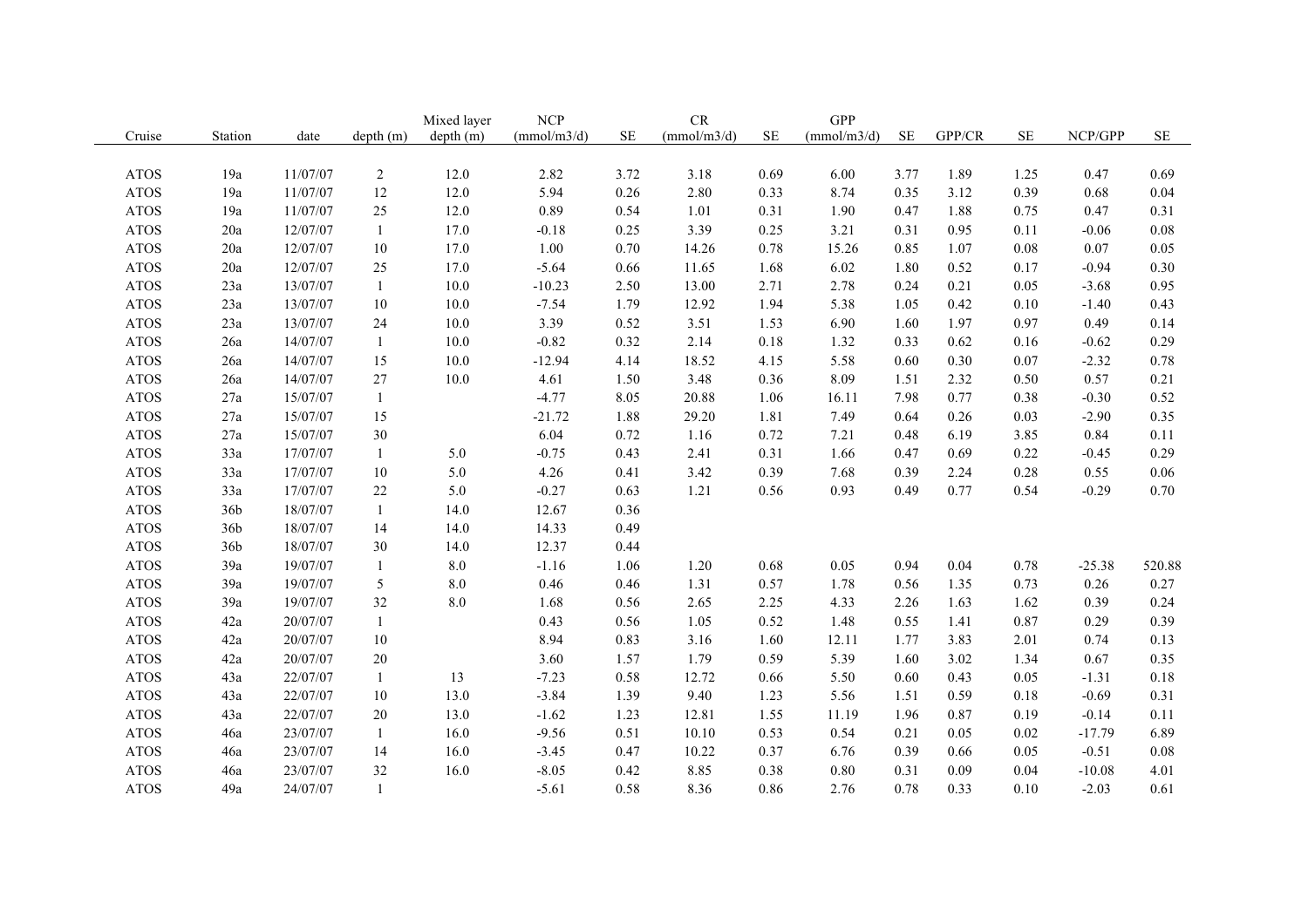|                   |          |          |              | Mixed layer | <b>NCP</b>  |          | ${\cal CR}$ |          | <b>GPP</b>  |          |        |          |         |          |
|-------------------|----------|----------|--------------|-------------|-------------|----------|-------------|----------|-------------|----------|--------|----------|---------|----------|
| Cruise            | Station  | date     | depth(m)     | depth (m)   | (mmol/m3/d) | $\rm SE$ | (mmol/m3/d) | $\rm SE$ | (mmol/m3/d) | $\rm SE$ | GPP/CR | $\rm SE$ | NCP/GPP | $\rm SE$ |
|                   |          |          |              |             |             |          |             |          |             |          |        |          |         |          |
| <b>ATOS</b>       | 49a      | 24/07/07 | $10\,$       |             | $-6.37$     | 0.41     | 7.42        | 0.47     | 1.05        | 0.54     | 0.14   | 0.07     | $-6.05$ | 3.13     |
| <b>ATOS</b>       | 49a      | 24/07/07 | 30           |             | $-4.67$     | 0.79     | 7.52        | 1.31     | 2.85        | 1.45     | 0.38   | $0.20\,$ | $-1.64$ | 0.88     |
| <b>IAOOS 2007</b> | FS002Bb  | 16/4/07  | $\mathbf{1}$ | 15.2        | 3.34        | 0.33     |             |          |             |          |        |          |         |          |
| <b>IAOOS 2007</b> | FS002Bb  | 16/4/07  | 5            | 15.2        | 2.06        | 0.38     |             |          |             |          |        |          |         |          |
| <b>IAOOS 2007</b> | FS002Bb  | 16/4/07  | $10\,$       | 15.2        | 10.96       | 2.49     |             |          |             |          |        |          |         |          |
| <b>IAOOS 2007</b> | FS002Bb  | 16/4/07  | $20\,$       | 15.2        | $-0.58$     | 0.48     | 1.06        | 0.48     | 0.48        | 0.41     | 0.45   | 0.44     | $-1.21$ | 1.43     |
| <b>IAOOS 2007</b> | FS003Bb  | 18/4/07  | $\mathbf{1}$ |             | 0.48        | 8.51     |             |          |             |          |        |          |         |          |
| <b>IAOOS 2007</b> | FS003Bb  | 18/4/07  | $10\,$       |             | $-0.02$     | 26.71    |             |          |             |          |        |          |         |          |
| <b>IAOOS 2007</b> | FS003Bb  | 18/4/07  | $20\,$       |             | 0.04        | 19.18    | 1.73        | 19.47    | 1.88        | 0.38     | 1.09   | 12.28    | 0.02    | 10.18    |
| <b>IAOOS 2007</b> | FS004Cb  | 22/4/07  | 5            | 14          | $0.01\,$    | 0.33     | 0.33        | 0.32     | 0.33        | 0.42     | 1.02   | 1.62     | 0.02    | 0.99     |
| <b>IAOOS 2007</b> | FS004Cb  | 22/4/07  | 10           | 14          | 0.29        | 0.34     | 0.01        | 0.42     | 0.30        | 0.27     | 28.50  | 1136.72  | 0.96    | 1.43     |
| <b>IAOOS 2007</b> | FS004Cb  | 22/4/07  | $20\,$       | 14          | 0.09        | 0.42     |             |          |             |          |        |          |         |          |
| <b>IAOOS 2007</b> | FS005Cb  | 25/4/07  | 5            | 16          | 1.82        | 0.49     |             |          |             |          |        |          |         |          |
| <b>IAOOS 2007</b> | FS005Cb  | 25/4/07  | $10\,$       | 16          | 1.52        | 0.19     |             |          |             |          |        |          |         |          |
| <b>IAOOS 2007</b> | FS005Cb  | 25/4/07  | 20           | 16          | 1.88        | 0.22     |             |          |             |          |        |          |         |          |
| <b>IAOOS 2008</b> | FS080013 | 24/04/08 | $\mathbf{1}$ | $22\,$      | 1.98        | 0.16     |             |          |             |          |        |          |         |          |
| <b>IAOOS 2008</b> | FS080013 | 24/04/08 | 5            | $22\,$      | 4.25        | 0.20     |             |          |             |          |        |          |         |          |
| <b>IAOOS 2008</b> | FS080013 | 24/04/08 | 10           | $22\,$      | 2.34        | 0.53     |             |          |             |          |        |          |         |          |
| <b>IAOOS 2008</b> | FS080013 | 24/04/08 | 20           | $22\,$      | $-1.11$     | 0.53     |             |          |             |          |        |          |         |          |
| <b>IAOOS 2008</b> | FS080032 | 29/04/08 | $\mathbf{1}$ | $>20$       | 2.72        | 0.93     |             |          |             |          |        |          |         |          |
| <b>IAOOS 2008</b> | FS080032 | 29/04/08 | 5            | >20         | 3.70        | 0.51     |             |          |             |          |        |          |         |          |
| <b>IAOOS 2008</b> | FS080032 | 29/04/08 | $10\,$       | $>20$       | 3.25        | 0.38     |             |          |             |          |        |          |         |          |
| <b>IAOOS 2008</b> | FS080032 | 29/04/08 | $20\,$       | >20         | 8.46        | 0.30     |             |          |             |          |        |          |         |          |
| <b>IAOOS 2008</b> | FS080049 | 05/05/08 | $\mathbf{1}$ | $>19$       | $-0.44$     | 0.49     | 1.72        | 0.47     | 1.28        | 0.32     | 0.75   | 0.28     | $-0.34$ | 0.39     |
| <b>IAOOS 2008</b> | FS080049 | 05/05/08 | 5            | >19         | $-0.70$     | 0.16     | 0.82        | 0.16     | 0.12        | 0.12     | 0.14   | 0.14     | $-6.03$ | 6.12     |
| <b>IAOOS 2008</b> | FS080049 | 05/05/08 | 10           | $>19$       | $-0.54$     | 0.18     |             |          |             |          |        |          |         |          |
| <b>IAOOS 2008</b> | FS080049 | 05/05/08 | $20\,$       | >19         | 0.92        | 1.42     | 1.00        | 0.23     | 1.93        | 1.42     | 1.92   | 1.48     | 0.48    | 0.82     |
| JM-2008           | 321      | 31/7/08  | $\mathbf{1}$ | 30.3        | 0.16        | 0.52     | 1.72        | 0.52     | 1.88        | 0.23     | 1.09   | 0.36     | 0.09    | 0.28     |
| JM-2008           | 321      | 31/7/08  | 10           | 30.3        | 0.06        | 0.23     | 2.84        | 0.16     | 2.90        | 0.19     | 1.02   | 0.09     | 0.02    | 0.08     |
| JM-2008           | 321      | 31/7/08  | $20\,$       | 30.3        | 0.57        | 0.69     | 0.61        | 0.70     | 1.17        | 0.35     | 1.94   | 2.31     | 0.48    | 0.60     |
| JM-2008           | 321      | 31/7/08  | 30           | 30.3        | 0.40        | 0.41     | 2.28        | 0.54     | 2.68        | 0.39     | 1.17   | 0.33     | 0.15    | 0.15     |
| JM-2008           | 324      | 1/8/08   | $\mathbf{1}$ |             | 0.54        | 0.32     | $0.80\,$    | 0.31     | 1.35        | 0.20     | 1.67   | 0.69     | 0.40    | 0.24     |
| JM-2008           | 324      | 1/8/08   | 5            |             | 0.02        | 0.25     | 1.83        | 0.30     | 1.84        | 0.22     | 1.01   | 0.21     | 0.01    | 0.13     |
| JM-2008           | 324      | 1/8/08   | 10           |             | 0.67        | 0.26     | 2.40        | 0.25     | 3.07        | 0.15     | 1.28   | 0.15     | 0.22    | 0.09     |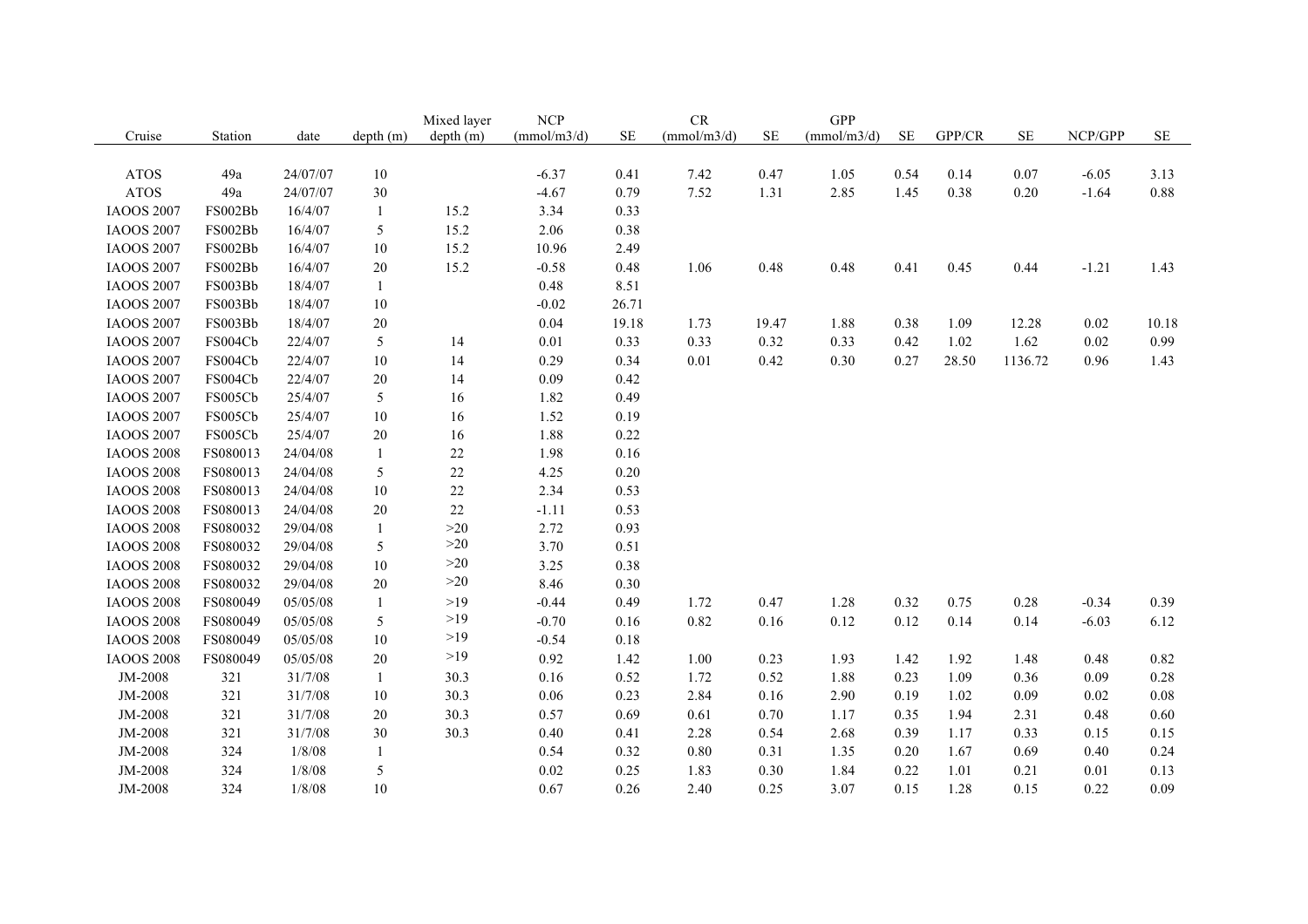|                   |                |           |              | Mixed layer | <b>NCP</b>  |          | ${\cal CR}$ |          | <b>GPP</b>  |          |          |          |          |          |
|-------------------|----------------|-----------|--------------|-------------|-------------|----------|-------------|----------|-------------|----------|----------|----------|----------|----------|
| Cruise            | Station        | date      | depth(m)     | depth (m)   | (mmol/m3/d) | $\rm SE$ | (mmol/m3/d) | $\rm SE$ | (mmol/m3/d) | $\rm SE$ | GPP/CR   | $\rm SE$ | NCP/GPP  | $\rm SE$ |
|                   |                |           |              |             |             |          |             |          |             |          |          |          |          |          |
| JM-2008           | 324            | 1/8/08    | $20\,$       |             | 1.30        | 0.36     | 3.22        | 0.87     | 4.52        | 0.83     | 1.40     | 0.46     | 0.29     | $0.10\,$ |
| JM-2008           | 326            | 2/8/08    | $\mathbf{1}$ |             | 0.16        | 0.52     | 1.72        | 0.52     | 1.88        | 0.23     | 1.09     | 0.36     | 0.09     | 0.28     |
| JM-2008           | 326            | 2/8/08    | $10\,$       |             | 0.06        | 0.23     | 2.84        | $0.16\,$ | 2.90        | 0.19     | 1.02     | 0.09     | $0.02\,$ | $0.08\,$ |
| JM-2008           | 326            | 2/8/08    | $20\,$       |             | 0.40        | 0.41     | 2.28        | 0.54     | 2.68        | 0.39     | 1.17     | 0.33     | 0.15     | 0.15     |
| JM-2008           | 326            | 2/8/08    | $25\,$       |             | 0.57        | 0.69     | 0.61        | 0.70     | 1.17        | 0.35     | 1.94     | 2.31     | 0.48     | 0.60     |
| JM-2008           | 327            | 3/8/08    | $\mathbf{1}$ |             | 0.26        | 0.43     | 0.43        | 0.41     | 0.69        | 0.15     | 1.62     | 1.60     | 0.38     | 0.64     |
| JM-2008           | 327            | 3/8/08    | 5            |             | $-0.04$     | 0.19     | 1.01        | 1.01     | 0.97        | 1.00     | 0.96     | 1.38     | $-0.04$  | 0.20     |
| JM-2008           | 327            | 3/8/08    | $10\,$       |             | $-1.55$     | 0.59     | 2.92        | 0.54     | 1.36        | 0.43     | 0.47     | 0.17     | $-1.14$  | 0.56     |
| JM-2008           | 327            | 3/8/08    | $20\,$       |             | 1.75        | 0.13     | 0.17        | 0.20     | 1.91        | 0.24     | 11.42    | 13.98    | 0.91     | 0.13     |
| JM-2008           | 329            | 4/8/08    | $\mathbf{1}$ |             | $-0.62$     | 0.32     | 0.59        | 0.38     |             |          |          |          |          |          |
| JM-2008           | 329            | 4/8/08    | 10           |             | 1.15        | 0.59     | 2.22        | 0.71     | 3.36        | 0.88     | 1.52     | 0.63     | 0.34     | 0.20     |
| JM-2008           | 329            | 4/8/08    | $20\,$       |             | 0.71        | 0.38     | 2.72        | 0.34     | 3.43        | 0.19     | 1.26     | 0.17     | 0.21     | 0.11     |
| JM-2008           | 329            | 4/8/08    | 25           |             | 0.12        | 0.17     | 1.00        | 0.12     | 1.12        | 0.14     | 1.12     | 0.19     | 0.11     | 0.15     |
| JM-2008           | 330            | 5/8/08    | $\mathbf{1}$ |             | $-0.43$     | 0.29     | 0.67        | 0.23     | 0.24        | 0.22     | 0.36     | 0.34     | $-1.81$  | 2.05     |
| JM-2008           | 330            | 5/8/08    | 5            |             | 0.13        | 0.31     |             |          |             |          |          |          |          |          |
| JM-2008           | 330            | 5/8/08    | $10\,$       |             | $-0.69$     | 0.39     | 1.99        | 0.49     | 1.31        | 0.30     | 0.66     | 0.22     | $-0.53$  | 0.32     |
| JM-2008           | 330            | 5/8/08    | 20           |             | $-1.27$     | 0.97     | 1.75        | 1.03     | 0.48        | 0.45     | 0.28     | 0.30     | $-2.63$  | 3.16     |
| <b>ARCTOS</b>     | 419            | 29/11/06  | $\mathbf{1}$ | 67.7        | $-0.02$     | 1.25     | 0.02        | 0.88     | 0.00        | 0.88     | 0.00     |          |          |          |
| <b>ARCTOS</b>     | 426            | 30/11/06  | $\mathbf{1}$ |             | $-0.37$     | 1.03     | 0.37        | 0.73     | 0.00        | 0.73     | 0.00     |          |          |          |
| <b>ARCTOS</b>     | P <sub>1</sub> | 1/12/06   | $\mathbf{1}$ |             | $-0.19$     | 1.16     | 0.19        | 0.82     | 0.00        | 0.82     | $0.00\,$ |          |          |          |
| <b>ARCTOS</b>     | Kb3            | 2/12/06   | $\mathbf{1}$ |             | $-0.69$     | 1.78     | 0.69        | 1.26     | 0.00        | 1.26     | 0.00     |          |          |          |
| <b>ARCTOS</b>     | Kb5            | 2/12/06   | $\mathbf{1}$ |             | $-1.49$     | 0.82     | 1.49        | 0.58     | 0.00        | 0.58     | 0.00     |          |          |          |
| <b>ARCTOS</b>     | Kb1            | 2/12/06   | $\mathbf{1}$ |             | $-2.56$     | 0.70     | 2.56        | 0.50     | 0.00        | 0.50     | 0.00     |          |          |          |
| <b>ARCTOS</b>     | Kb4            | 3/12/06   | 1            |             | $-0.57$     | 0.64     | 0.57        | 0.45     | 0.00        | 0.45     | $0.00\,$ |          |          |          |
| ATP <sub>09</sub> | 1              | 17/6/2009 | 2            | >51.5       | 4.30        | 2.47     | 3.57        | 1.60     | 7.87        | 1.59     | 2.20     | 1.08     | 0.55     | 0.33     |
| ATP <sub>09</sub> | 1              | 17/6/2009 | 25           | >51.5       | 13.07       | 1.09     | 4.66        | 0.58     | 17.73       | 0.55     | 3.80     | 0.48     | 0.74     | 0.07     |
| ATP <sub>09</sub> | -1             | 17/6/2009 | 50           | >51.5       | 4.73        | 0.94     | 9.89        | 2.13     | 14.63       | 1.60     | 1.48     | 0.36     | 0.32     | 0.07     |
| ATP <sub>09</sub> | $\overline{2}$ | 18/6/2009 | $\mathbf{1}$ | 16.8        | 1.38        | 0.37     |             |          |             |          |          |          |          |          |
| ATP <sub>09</sub> | $\overline{2}$ | 18/6/2009 | 17           | 16.8        | $-1.53$     | 2.48     | 4.63        | 0.86     | 3.11        | 0.95     | 0.67     | 0.24     | $-0.49$  | 0.81     |
| ATP <sub>09</sub> | $\overline{2}$ | 18/6/2009 | 35           | 16.8        | 62.49       | 1.49     | 1.91        | 0.53     | 64.40       | 1.55     | 33.64    | 9.33     | 0.97     | 0.03     |
| ATP <sub>09</sub> | $\mathfrak{Z}$ | 19/6/2009 | $\mathbf{1}$ | 26.7        | 5.20        | 1.01     | 1.68        | 0.47     | 6.87        | 1.06     | 4.10     | 1.32     | 0.76     | 0.19     |
| ATP <sub>09</sub> | 3              | 19/6/2009 | 10           | 26.7        | 15.88       | 0.68     | 0.91        | 1.03     | 16.79       | 1.03     | 18.44    | 20.99    | 0.95     | 0.07     |
| ATP <sub>09</sub> | $\overline{3}$ | 19/6/2009 | 25           | 26.7        | 15.41       | 1.08     | 3.11        | 0.74     | 18.52       | 1.00     | 5.95     | 1.46     | 0.83     | 0.07     |
| ATP <sub>09</sub> | $\overline{4}$ | 20/6/2009 | $\mathbf{1}$ | 11.9        | $-0.05$     | 0.40     | 0.82        | 0.75     | 0.77        | 0.69     | 0.94     | 1.21     | $-0.06$  | 0.52     |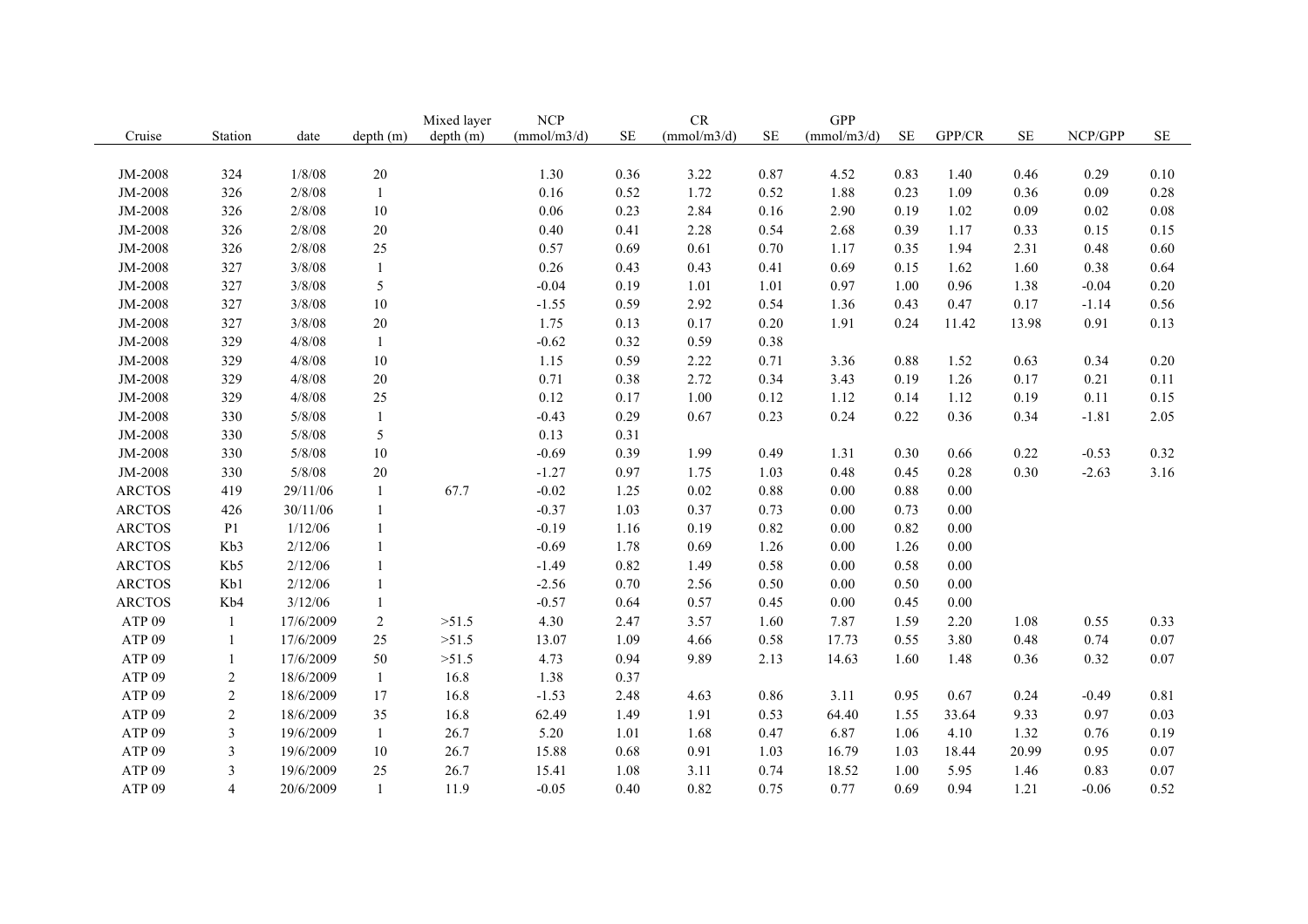|                   |                |           |              | Mixed layer | <b>NCP</b>  |          | CR          |           | <b>GPP</b>  |           |        |          |          |          |
|-------------------|----------------|-----------|--------------|-------------|-------------|----------|-------------|-----------|-------------|-----------|--------|----------|----------|----------|
| Cruise            | Station        | date      | depth(m)     | depth (m)   | (mmol/m3/d) | $\rm SE$ | (mmol/m3/d) | <b>SE</b> | (mmol/m3/d) | <b>SE</b> | GPP/CR | $\rm SE$ | NCP/GPP  | $\rm SE$ |
|                   |                |           |              |             |             |          |             |           |             |           |        |          |          |          |
| ATP <sub>09</sub> | 4              | 20/6/2009 | 15           | 11.9        | $-1.91$     | 0.88     | 0.11        | 1.11      |             |           |        |          |          |          |
| ATP <sub>09</sub> | $\overline{4}$ | 20/6/2009 | 35           | 11.9        | 2.07        | 0.62     | 1.85        | 0.38      | 3.92        | 0.70      | 2.12   | 0.57     | 0.53     | 0.18     |
| ATP <sub>09</sub> | 5              | 22/6/2009 | $\mathbf{1}$ |             | 1.01        | 0.54     | 1.97        | 0.40      | 2.98        | 0.52      | 1.51   | 0.41     | 0.34     | 0.19     |
| ATP <sub>09</sub> | 5              | 22/6/2009 | 15           |             | 15.08       | 0.69     | 5.06        | 1.11      | 20.14       | 1.11      | 3.98   | 0.90     | 0.75     | 0.05     |
| ATP <sub>09</sub> | 5              | 22/6/2009 | 30           |             | 12.29       | 1.07     | 2.47        | 0.72      | 14.76       | 1.27      | 5.98   | 1.82     | 0.83     | 0.10     |
| ATP <sub>09</sub> | 6              | 23/6/2009 | $\mathbf{1}$ |             | 4.14        | 1.03     | 5.96        | 0.97      | 10.09       | 0.92      | 1.69   | 0.32     | 0.41     | 0.11     |
| ATP <sub>09</sub> | 6              | 23/6/2009 | 10           |             | 8.08        | 0.63     | 2.29        | 0.72      | 10.37       | 0.72      | 4.52   | 1.45     | 0.78     | $0.08\,$ |
| ATP <sub>09</sub> | 6              | 23/6/2009 | 25           |             | 16.88       | 1.12     | 0.99        | 0.69      | 17.87       | 0.96      | 18.00  | 12.47    | 0.94     | 0.08     |
| ATP <sub>09</sub> | K4             | 24/6/2009 | 1            | 6.9         | 1.96        | 0.75     | 4.73        | 2.07      | 6.69        | 1.86      | 1.41   | 0.73     | 0.29     | 0.14     |
| ATP <sub>09</sub> | K4             | 24/6/2009 | 25           | 6.9         | $-0.21$     | 0.68     | $0.80\,$    | 0.72      | 0.59        | 0.72      | 0.74   | 1.12     | $-0.35$  | 1.24     |
| ATP <sub>09</sub> | K4             | 24/6/2009 | 55           | 6.9         | 0.53        | 0.89     | 5.04        | 0.97      | 5.57        | 1.17      | 1.11   | 0.32     | $0.10\,$ | 0.16     |
| ATP <sub>09</sub> | T16            | 25/6/09   | $\mathbf{1}$ | 12.9        | 6.50        | 1.17     |             |           |             |           |        |          |          |          |
| ATP <sub>09</sub> | T16            | 25/6/09   | 10           | 12.9        | 12.35       | 0.57     | 1.87        | 0.68      | 14.22       | 0.68      | 7.60   | 2.76     | 0.87     | 0.06     |
| ATP <sub>09</sub> | T16            | 25/6/09   | 25           | 12.9        | 7.59        | 1.18     |             |           |             |           |        |          |          |          |
| ATP 2010          | 1              | 4/5/10    | $\mathbf{1}$ | 25.7        | 16.09       | 1.62     | 23.02       | 7.95      | 39.11       | 8.07      | 1.70   | 0.68     | 0.41     | 0.09     |
| ATP 2010          | $\mathbf{1}$   | 4/5/10    | $8\,$        | 25.7        | 18.66       | 1.12     |             |           |             |           |        |          |          |          |
| ATP 2010          | $\mathbf{1}$   | 4/5/10    | 15           | 25.7        | 16.26       | 0.85     | 3.00        | 1.28      | 19.26       | 1.19      | 6.41   | 2.76     | 0.84     | 0.07     |
| ATP 2010          | $\overline{2}$ | 5/5/10    | $\mathbf{1}$ | 21.8        | 16.29       | 0.65     |             |           |             |           |        |          |          |          |
| ATP 2010          | $\overline{2}$ | 5/5/10    | 5            | 21.8        | 14.44       | 0.70     | 0.83        | 0.86      | 15.28       | 0.78      | 18.34  | 18.96    | 0.95     | 0.07     |
| ATP 2010          | $\overline{c}$ | 5/5/10    | 10           | 21.8        | 15.22       | 0.59     | 0.64        | 0.26      | 15.86       | 0.64      | 24.69  | 9.92     | 0.96     | 0.05     |
| ATP 2010          | 3              | 06/05/10  | $\mathbf{1}$ | $>26$       | 2.85        | 1.01     | 0.76        | 0.99      | 3.62        | 0.34      | 4.73   | 6.12     | 0.79     | 0.29     |
| ATP 2010          | 3              | 06/05/10  | $8\,$        | $>26$       | 3.86        | 0.53     | 0.81        | 0.60      | 4.67        | 0.60      | 5.80   | 4.35     | 0.83     | 0.15     |
| ATP 2010          | 3              | 06/05/10  | 12           | $>26$       | 2.38        | 0.65     | 1.53        | 0.73      | 3.90        | 0.49      | 2.56   | 1.27     | 0.61     | 0.18     |
| ATP 2010          | 3              | 06/05/10  | 15           | $>26$       | 1.37        | 0.38     | 0.16        | 0.18      | 1.52        | 0.41      | 9.80   | 11.49    | 0.90     | 0.35     |
| ATP 2010          | $\overline{4}$ | 07/05/10  | $\mathbf{1}$ | $>15$       | 38.76       | 1.63     | 0.41        | 0.73      | 39.17       | 1.85      | 96.67  | 173.96   | 0.99     | 0.06     |
| ATP 2010          | 4              | 07/05/10  | $8\,$        | $>15$       | 37.09       | 1.11     | 0.87        | 1.14      | 37.96       | 1.14      | 43.53  | 56.99    | 0.98     | 0.04     |
| ATP 2010          | 4              | 07/05/10  | 12           | $>15$       | 34.63       | 0.88     | 2.21        | 0.98      | 36.84       | 1.31      | 16.69  | 7.44     | 0.94     | 0.04     |
| ATP 2010          | 4              | 07/05/10  | 15           | $>15$       | 15.16       | 0.90     | 0.74        | 0.36      | 15.90       | 0.90      | 21.48  | 10.55    | 0.95     | 0.08     |
| ATP 2010          | 5              | 08/05/10  | $\mathbf{1}$ | $>15$       | 17.30       | 0.53     | 5.87        | 3.02      | 23.18       | 2.91      | 3.95   | 2.09     | 0.75     | 0.10     |
| ATP 2010          | 5              | 08/05/10  | $8\,$        | $>15$       | 14.86       | 1.02     | 1.82        | 1.09      | 16.68       | 1.09      | 9.17   | 5.52     | 0.89     | 0.08     |
| ATP 2010          | 5              | 08/05/10  | 15           | $>15$       | 15.16       | 0.90     | 0.74        | 0.36      | 15.90       | 0.90      | 21.48  | 10.55    | 0.95     | 0.08     |
| ATP 2010          | 6              | 09/05/10  | $\mathbf{1}$ | 13.9        | 46.88       | 2.10     | 2.01        | 0.23      | 48.89       | 2.30      | 24.32  | 3.04     | 0.96     | 0.06     |
| ATP 2010          | 6              | 09/05/10  | 8            | 13.9        | 34.68       | 1.36     | 1.57        | 1.40      | 36.25       | 1.40      | 23.16  | 20.70    | 0.96     | 0.05     |
| ATP 2010          | 6              | 09/05/10  | 12           | 13.9        | 39.14       | 0.65     | 0.71        | 0.42      | 39.84       | 0.64      | 56.31  | 33.32    | 0.98     | $0.02\,$ |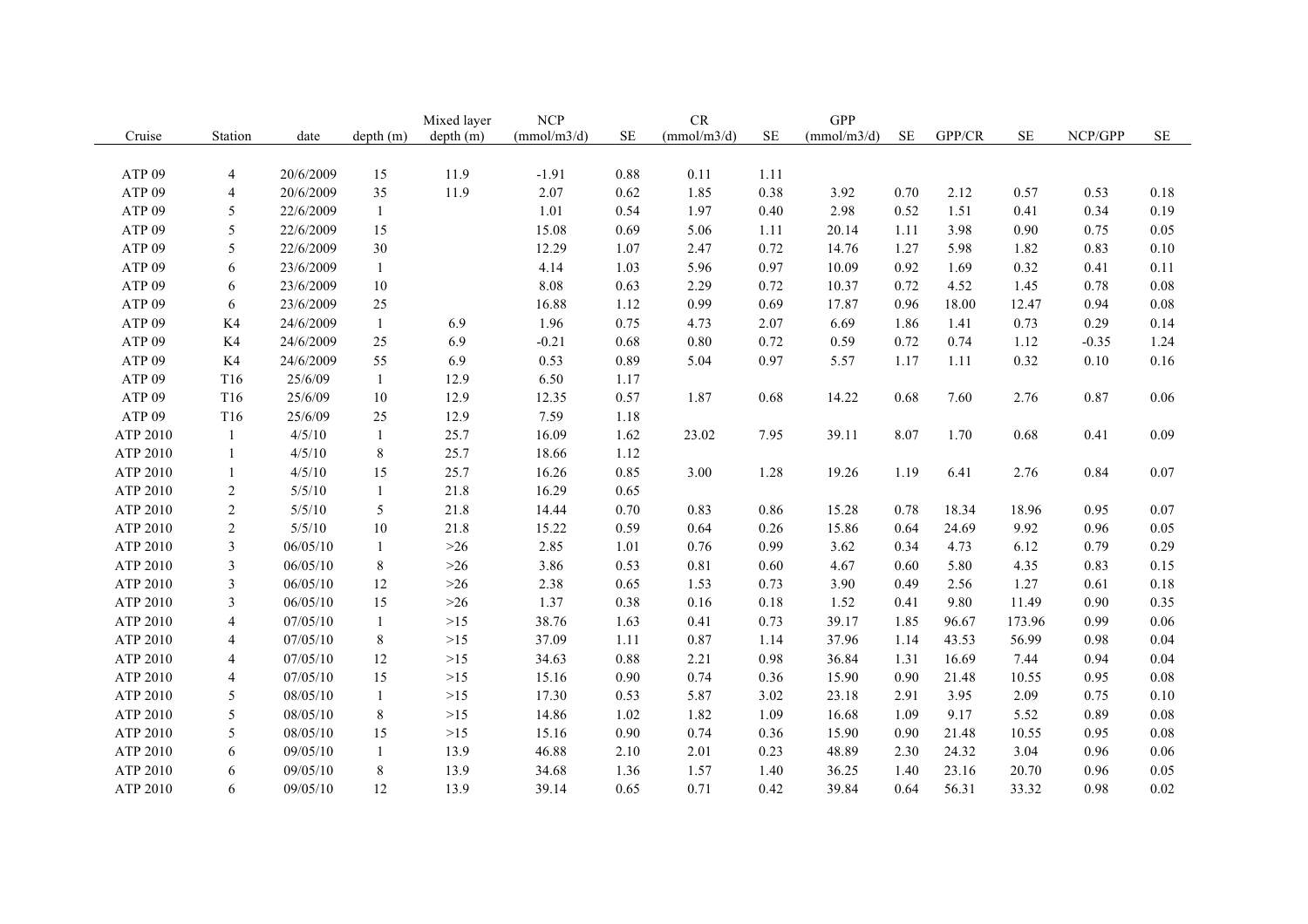|          |                 |          |                  | Mixed layer | <b>NCP</b>  |           | ${\cal CR}$ |           | GPP         |           |        |           |         |          |
|----------|-----------------|----------|------------------|-------------|-------------|-----------|-------------|-----------|-------------|-----------|--------|-----------|---------|----------|
| Cruise   | Station         | date     | depth(m)         | depth (m)   | (mmol/m3/d) | <b>SE</b> | (mmol/m3/d) | <b>SE</b> | (mmol/m3/d) | <b>SE</b> | GPP/CR | <b>SE</b> | NCP/GPP | $\rm SE$ |
|          |                 |          |                  |             |             |           |             |           |             |           |        |           |         |          |
| ATP 2010 | 6               | 09/05/10 | 15               | 13.9        | 37.92       | 1.44      | 0.07        | 0.96      | 37.99       | 1.16      | 549.75 | 7659.07   | 1.00    | 0.05     |
| ATP 2010 | $\tau$          | 10/05/10 | $\mathbf{1}$     |             | 39.81       | 0.35      | 3.15        | 0.79      | 42.96       | 0.91      | 13.64  | 3.45      | 0.93    | $0.02\,$ |
| ATP 2010 | $7\phantom{.0}$ | 10/05/10 | $10\,$           |             | 45.95       | 1.04      | 0.54        | 1.01      | 46.49       | 1.06      | 85.87  | 160.95    | 0.99    | 0.03     |
| ATP 2010 | $\tau$          | 10/05/10 | 15               |             | 47.61       | 0.96      |             |           |             |           |        |           |         |          |
| ATP 2011 | 215             | 23/5/11  | $\mathfrak{Z}$   |             | 4.35        | 0.50      |             |           |             |           |        |           |         |          |
| ATP 2011 | 215             | 23/5/11  | 16               |             | 11.02       | 0.99      |             |           |             |           |        |           |         |          |
| ATP 2011 | 215             | 23/5/11  | 22               |             |             | 0.35      |             |           | 8.56        | 0.39      |        |           |         |          |
| ATP 2011 | 217             | 24/5/11  | $\overline{4}$   | 13.9        | 32.86       | 0.88      |             |           |             |           |        |           |         |          |
| ATP 2011 | 217             | 24/5/11  | $\mathbf{9}$     | 13.9        | 26.59       | 0.87      | 2.45        | 0.42      | 29.04       | 0.91      | 11.85  |           | 0.92    | 0.04     |
| ATP 2011 | 217             | 24/5/11  | 16               | 13.9        | 34.93       | 2.55      | 18.96       | 4.34      | 53.89       | 4.96      | 2.84   | 2.07      | 0.65    | $0.08\,$ |
| ATP 2011 | 219             | 25/5/11  | $\mathbf{1}$     |             | 22.63       | 1.61      |             |           |             |           |        | 0.70      |         |          |
| ATP 2011 | 219             | 25/5/11  | $\mathbf{9}$     |             |             | 1.56      |             |           | 18.77       | 0.84      |        |           |         |          |
| ATP 2011 | 219             | 25/5/11  | 15               |             | 21.46       | 2.08      | 12.51       | 1.77      | 33.97       | 1.26      | 2.72   |           | 0.63    | 0.07     |
| ATP 2011 | 223             | 26/5/11  | $\mathfrak{Z}$   |             | 27.04       | 0.83      | 2.91        | 0.28      | 29.95       | 0.78      | 10.31  | 0.40      | 0.90    | 0.04     |
| ATP 2011 | 223             | 26/5/11  | 10               |             |             | 1.31      |             |           | 39.43       | 0.48      |        | 1.02      |         |          |
| ATP 2011 | 223             | 26/5/11  | 18               |             | 62.13       | 1.37      | 6.36        | 0.71      | 68.49       | 1.23      | 10.77  |           | 0.91    | 0.03     |
| ATP 2011 | 226             | 27/5/11  | $\mathfrak{Z}$   | 41.6        | 2.87        | 0.92      | 3.61        | 0.91      | 6.48        | 0.37      | 1.79   | 1.21      | 0.44    | 0.14     |
| ATP 2011 | 226             | 27/5/11  | 10               | 41.6        | 6.67        | 0.45      | 1.17        | 0.62      | 7.84        | 0.62      | 6.70   | 0.46      | 0.85    | 0.09     |
| ATP 2011 | 226             | 27/5/11  | 21               | 41.6        | $-4.47$     | 1.64      | 10.60       | 1.40      | 6.13        | 0.68      | 0.58   | 3.58      | $-0.73$ | 0.28     |
| ATP 2011 | 229             | 28/5/11  | $\overline{3}$   |             | 13.34       | 0.48      | 3.11        | 0.51      | 16.45       | 0.43      | 5.29   | 0.10      | 0.81    | 0.04     |
| ATP 2011 | 229             | 28/5/11  | $10\,$           |             | $-8.67$     | 0.56      | 15.28       | 0.48      | 6.61        | 0.32      | 0.43   | 0.88      | $-1.31$ | 0.11     |
| ATP 2011 | 229             | 28/5/11  | 16               |             | 2.77        | 1.10      | 4.28        | 0.93      | 7.06        | 1.00      | 1.65   | 0.03      | 0.39    | 0.17     |
| ATP 2011 | 232             | 29/5/11  | $\overline{3}$   |             |             |           |             |           | 13.79       | 0.65      |        | 0.43      |         |          |
| ATP 2011 | 232             | 29/5/11  | $\boldsymbol{9}$ |             | $-13.28$    | 0.94      | 40.91       | 0.61      | 27.63       | 0.95      | 0.68   |           | $-0.48$ | 0.04     |
| ATP 2011 | 232             | 29/5/11  | 20               |             | 81.64       | 0.66      |             |           |             |           |        | 0.03      |         |          |
| ATP 2011 | 234             | 30/5/11  | $\mathfrak{Z}$   | 22.8        | 38.48       | 1.35      | 4.61        | 0.61      | 43.08       | 1.39      | 9.36   |           | 0.89    | 0.04     |
| ATP 2011 | 234             | 30/5/11  | $8\,$            | 22.8        |             |           |             |           | 54.85       | 0.88      |        | 1.27      |         |          |
| ATP 2011 | 234             | 30/5/11  | 15               | 22.8        | 71.97       | 1.94      | 8.06        | 0.71      | 80.02       | 1.70      | 9.93   |           | 0.90    | 0.03     |
| ATP 2011 | 240             | 31/5/11  | $\overline{4}$   | 10.9        | 1.97        | 0.45      | 1.30        | 0.47      | 3.27        | 0.18      | 2.51   | 0.90      | 0.60    | 0.14     |
| ATP 2011 | 240             | 31/5/11  | 15               | 10.9        | 6.90        | 0.43      | 0.41        | 0.30      | 7.31        | 0.41      | 17.80  | 0.91      | 0.94    | 0.08     |
| ATP 2011 | 240             | 31/5/11  | 33               | 10.9        | 9.44        | 0.81      | 4.93        | 0.86      | 14.37       | 0.56      | 2.92   | 12.91     | 0.66    | 0.06     |
| ATP 2011 | 243             | 1/6/11   | $\overline{3}$   | 30.7        | 8.39        | 0.29      | 3.33        | 0.20      | 11.72       | 0.23      | 3.52   | 0.52      | 0.72    | 0.03     |
| ATP 2011 | 243             | 1/6/11   | 12               | 30.7        | 9.09        | 0.49      | 2.88        | 0.31      | 11.97       | 0.55      | 4.15   | 0.23      | 0.76    | 0.05     |
| ATP 2011 | 243             | 1/6/11   | 27               | 30.7        | 8.75        | 0.44      | 11.88       | 0.64      | 20.63       | 0.45      | 1.74   | 0.48      | 0.42    | 0.02     |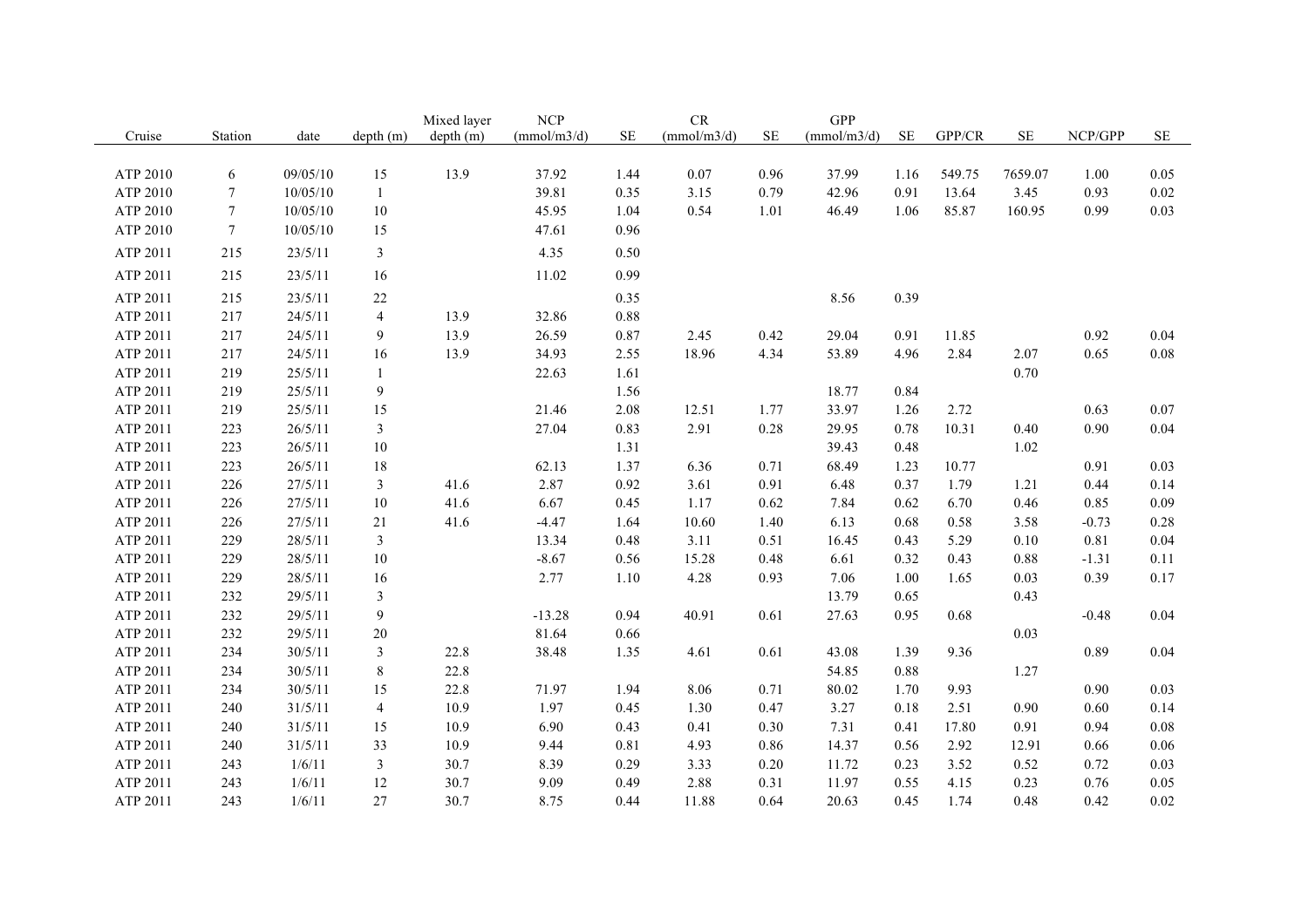|          |         |        |          | Mixed layer | <b>NCP</b>  |      | CR          |      | <b>GPP</b>  |      |        |           |         |      |
|----------|---------|--------|----------|-------------|-------------|------|-------------|------|-------------|------|--------|-----------|---------|------|
| Cruise   | Station | date   | depth(m) | depth(m)    | (mmol/m3/d) | SE   | (mmol/m3/d) | SE   | (mmol/m3/d) | SE.  | GPP/CR | <b>SE</b> | NCP/GPP | SE   |
|          |         |        |          |             |             |      |             |      |             |      |        |           |         |      |
| ATP 2011 | 246     | 2/6/11 |          |             | 21.46       | 0.47 | 2.24        | 0.37 | 23.70       | 0.40 | 10.57  | 75        | 0.91    | 0.02 |
| ATP 2011 | 246     | 2/6/11 |          |             | 24.04       | 0.91 | 2.46        | 0.89 | 26.51       | 0.24 | 10.76  | 3.90      | 0.91    | 0.04 |
| ATP 2011 | 246     | 2/6/11 | 13       |             | 51.12       | 0.58 | 5.94        | 0.44 | 57.06       | 0.62 | 9.61   | 0.72      | 0.90    | 0.01 |
| ATP 2011 | 249     | 3/6/11 |          |             | 2.02        | 0.25 | 4.64        | 0.67 | 6.67        | 0.63 | 44. ،  | 0.25      | 0.30    | 0.05 |
| ATP 2011 | 249     | 3/6/11 | 10       |             | 4.60        | 0.57 | 2.80        | 0.78 | 7.40        | 0.83 | 2.64   | 0.79      | 0.62    | 0.10 |
| ATP 2011 | 249     | 3/6/11 | 17       |             | 8.42        | 0.56 | 10.60       | 0.47 | 19.02       | 0.37 | .79    | 0.09      | 0.44    | 0.03 |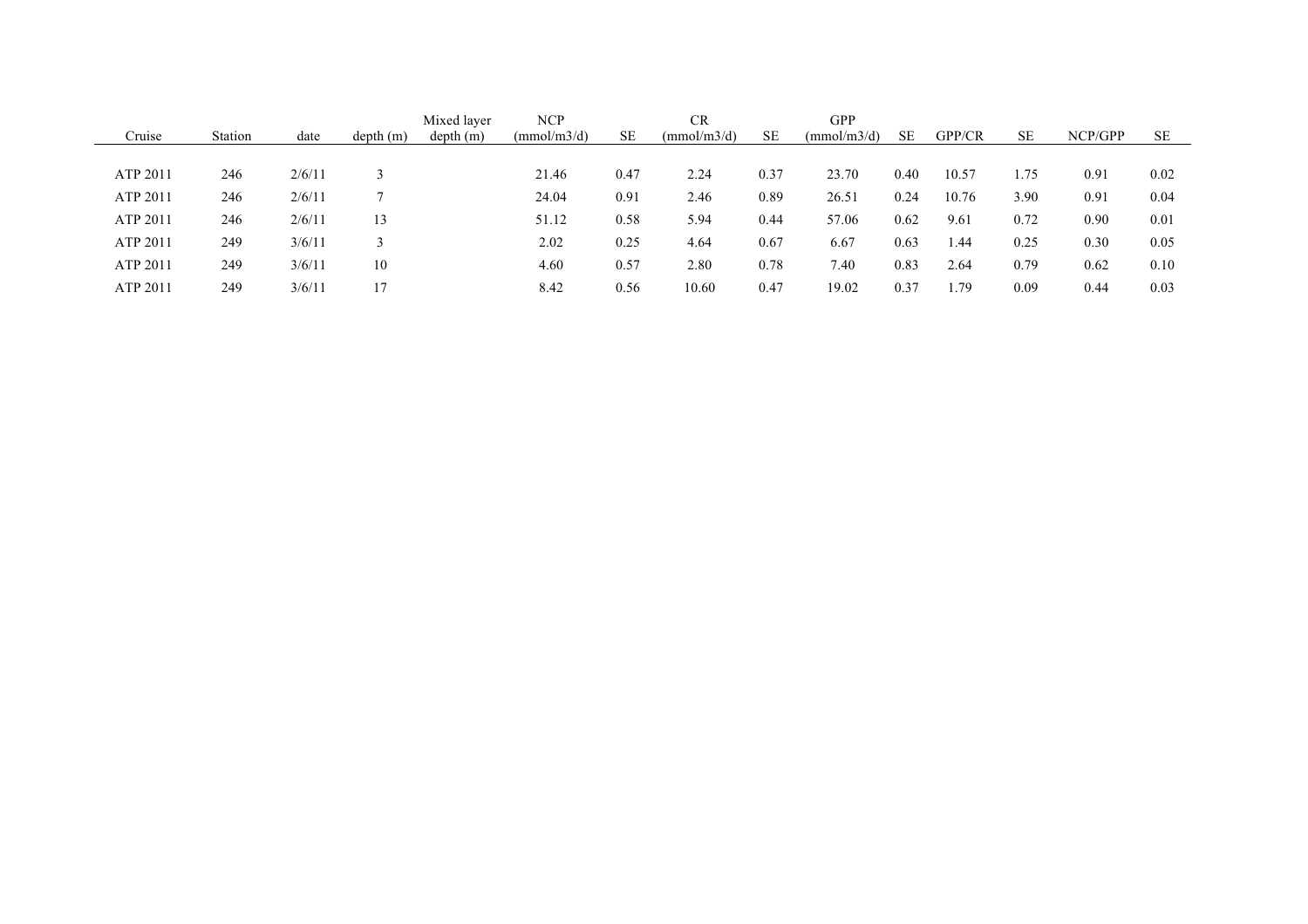|                        |                |            | <b>NCP</b>  |          | CR          |       | <b>GPP</b>  |       |
|------------------------|----------------|------------|-------------|----------|-------------|-------|-------------|-------|
| Cruise                 | Station        | date       | (mmol/m2/d) | $\rm SE$ | (mmol/m2/d) | SE    | (mmol/m2/d) | SE    |
| <b>ATOS</b>            | 1 <sub>b</sub> | 01/07/07   | $-16.70$    | 25.10    | 38.96       | 17.64 | 22.26       | 20.73 |
| <b>ATOS</b>            | 2 <sub>b</sub> | 02/07/07   | $-67.48$    | 17.42    | 73.50       | 14.14 | 24.07       | 20.88 |
| <b>ATOS</b>            | 3 <sub>b</sub> | 03/07/07   | $-7.12$     | 13.22    | 63.10       | 16.54 | 55.99       | 17.84 |
| <b>ATOS</b>            | 4b             | 04/07/07   | 10.83       | 13.19    | 54.33       | 13.33 | 65.16       | 18.35 |
| <b>ATOS</b>            | 6a             | 06/07/07   | $-13.51$    | 13.89    | 205.94      | 10.51 | 192.43      | 14.55 |
| <b>ATOS</b>            | 18a            | 10/07/07   | 63.23       | 10.76    | 63.07       | 21.12 | 126.30      | 19.58 |
| <b>ATOS</b>            | 20a            | 12/07/07   | $-42.64$    | 17.86    | 338.54      | 29.24 | 295.90      | 31.75 |
| <b>ATOS</b>            | 26a            | 14/07/07   | $-158.74$   | 73.49    | 309.61      | 64.17 | 150.88      | 22.37 |
| <b>ATOS</b>            | 27a            | 15/07/07   | $-302.95$   | 88.96    | 578.34      | 39.09 | 275.40      | 68.79 |
| <b>ATOS</b>            | 36b            | 18/07/07   | 388.98      | 13.03    |             | 12.40 | 0.00        | 12.05 |
| <b>ATOS</b>            | 39a            | 19/07/07   | 25.36       | 15.79    | 54.62       | 37.75 | 79.98       | 38.15 |
| <b>ATOS</b>            | 46a            | 23/07/07   | $-176.57$   | 13.43    | 284.54      | 11.81 | 107.96      | 9.56  |
| <b>ATOS</b>            | 49a            | 24/07/07   | $-164.27$   | 16.41    | 220.45      | 23.78 | 56.17       | 25.80 |
| JM-July-august         |                |            |             |          |             |       |             |       |
| 2008                   | 321            | 31/07/2008 | 8.99        | 13.41    | 52.14       | 13.51 | 61.14       | 8.29  |
| JM-July-august<br>2008 | 326            | 02/08/2008 | 8.14        | 12.01    | 60.54       | 12.71 | 68.68       | 8.49  |
| JM-July-august         |                |            |             |          |             |       |             |       |
| 2008                   | 329            | 04/08/2008 | 15.81       | 11.73    | 55.92       | 12.47 | 86.99       | 12.57 |
| <b>ARCTOS</b>          | 419            | 29/11/2006 | $-0.54$     | 36.22    | 0.54        | 25.61 | 0.00        | 25.61 |
| <b>ARCTOS</b>          | 426            | 30/11/2006 | $-10.66$    | 29.75    | 10.66       | 21.03 | 0.00        | 21.03 |
| <b>ARCTOS</b>          | P <sub>1</sub> | 01/12/2006 | $-5.54$     | 33.75    | 5.54        | 23.86 | 0.00        | 23.86 |
| <b>ARCTOS</b>          | Kb3            | 02/12/2006 | $-20.04$    | 51.62    | 20.04       | 36.50 | 0.00        | 36.50 |
| <b>ARCTOS</b>          | Kb5            | 02/12/2006 | $-43.27$    | 23.78    | 43.27       | 16.82 | 0.00        | 16.82 |
| <b>ARCTOS</b>          | Kb1            | 02/12/2006 | $-74.37$    | 20.35    | 74.37       | 14.39 | 0.00        | 14.39 |

Table S2. Planktonic integrated metabolic rates down to 30m (mmol  $O_2$  m<sup>-2</sup> d<sup>-1</sup>) for stations and cruises where available data allowed this calculation. Rates are given as gross primary production (GPP), net community production (NCP) and community respiration (CR) and their associated standard error (SE).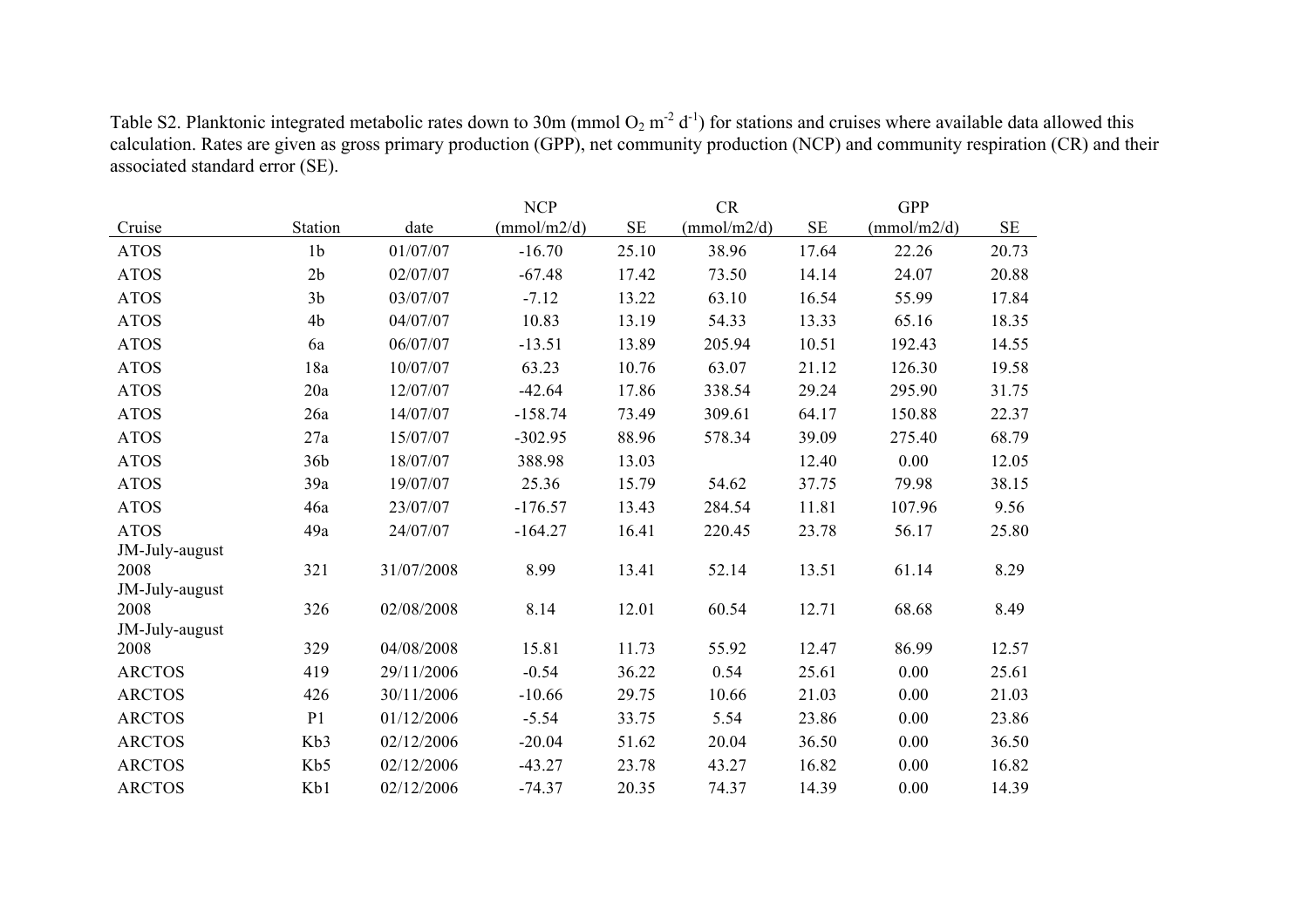|                   |                |            | <b>NCP</b>  |       | CR          |           | <b>GPP</b>  |           |
|-------------------|----------------|------------|-------------|-------|-------------|-----------|-------------|-----------|
| Cruise            | <b>Station</b> | date       | (mmol/m2/d) | SE    | (mmol/m2/d) | <b>SE</b> | (mmol/m2/d) | <b>SE</b> |
| ATP <sub>09</sub> |                | 17/6/2009  | 243.13      | 49.90 | 115.30      | 30.45     | 358.43      | 29.97     |
| ATP <sub>09</sub> | 2              | 18/6/2009  | 395.10      | 48.57 | 133.01      | 26.74     | 488.49      | 31.01     |
| ATP <sub>09</sub> | 3              | 19/6/2009  | 407.67      | 25.20 | 133.01      | 26.74     | 459.53      | 29.82     |
| ATP <sub>09</sub> | $\overline{4}$ | 20/6/2009  | $-12.50$    | 20.23 | 133.01      | 26.74     | 69.64       | 25.47     |
| ATP <sub>09</sub> | 5              | 22/6/2009  | 317.98      | 21.78 | 133.01      | 26.74     | 423.61      | 29.35     |
| ATP <sub>09</sub> | 6              | 23/6/2009  | 304.58      | 24.92 | 133.01      | 26.74     | 374.60      | 24.18     |
| ATP <sub>09</sub> | K4             | 24/6/2009  | 25.36       | 20.75 | 80.14       | 40.35     | 105.51      | 37.41     |
| ATP <sub>09</sub> | T16            | 25/06/2009 | 284.20      | 25.25 | 133.01      | 26.74     | 412.50      | 23.51     |
| ATP 2011          | 240            | 31/05/2011 | 196.32      | 16.08 | 57.54       | 14.66     | 253.86      | 12.05     |
| <b>ATP 2011</b>   | 243            | 01/06/2011 | 208.86      | 10.23 | 134.47      | 9.15      | 343.33      | 10.78     |